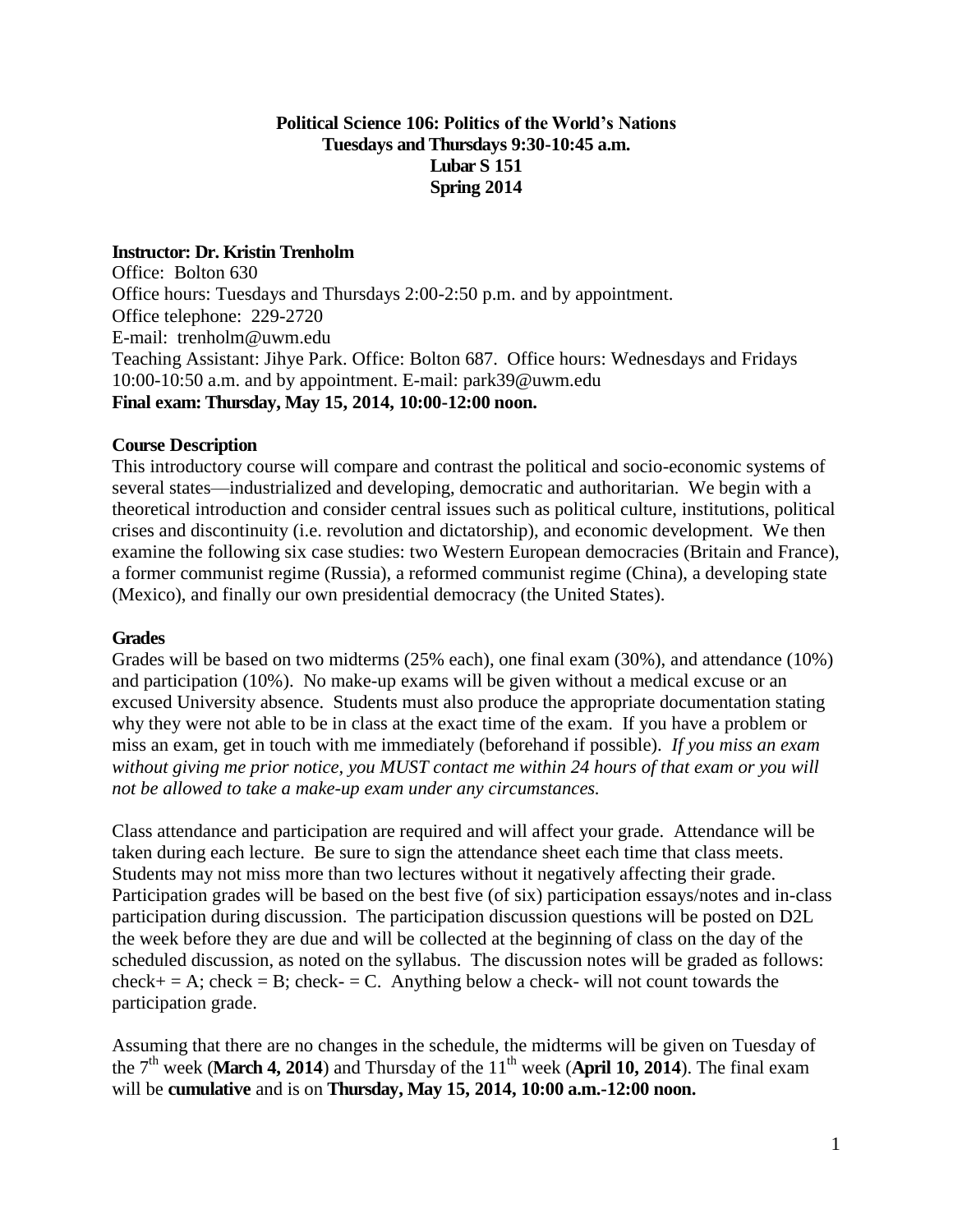If you are a student that needs accommodations in order to meet any of the requirements of this class, please contact me during the first two weeks of class.

For additional information about UWM University policies see the Secretary of the University Web site at: [http://www.uwm.edu/Dept/SecU/SyllabusLinks.pdf.](http://www.uwm.edu/Dept/SecU/SyllabusLinks.pdf) This web site contains a list of University policies regarding such issues as incompletes, grade appeal procedures, and University policy governing academic misconduct, among other things.

# **Readings**

The required textbook is available in the bookstore:

G. Bingham Powell, Jr. Russell J. Dalton, and Kaare Strom eds. (2012) *Comparative Politics Today: A World View*. The tenth edition. New York: Pearson Longman. It is also possible to rent a textbook from the publisher. See the following link for information: [http://www.coursesmart.com/020510911X.](http://www.coursesmart.com/020510911X) I have also placed a copy of the textbook on twohour reserve in the UWM library.

Other, shorter readings listed below are on the course D2L site (under "content").

- Blair, Tony. (2007) "A Battle for Global Values." *Foreign Affairs* (January/February).
- BBC News. (5/25/2010) "Cameron hails 'Radical Programme." and "Queen's Speech: Bill by Bill."
- Edelman, Eric. (2010) "A Special Relationship in Jeopardy." *The American Interest*  (July/August).
- Giry, Stéphanie. (2006) "France and Its Muslims." *Foreign Affairs* 85:5 (September/October) pp.87-104.
- Murphy, Kim. (2007) "Ruble Rousers: The Poison-and-Caviar World of Russian Oligarchs in London." *The New Republic* (April) pp.34-37.
- Soldatov, Andrei and Borogan, Irina. (2010) "Russia's New Nobility: The Rise of the Security Services in Putin's Kremlin." *Foreign Affairs* 89:5 (September/October) pp.80-96.
- Gat, Azar. (2007) "The Return of Authoritarian Great Powers." *Foreign Affairs* 86:4 (July/August) pp.59-69.
- Rubio, Luis and Davidow, Jeffery. (2006) "Mexico's Disputed Election." *Foreign Affairs* 85:5 (September/October) pp.75-85.
- Robert Bonner. (2010) "The New Cocaine Cowboys: How to Defeat Mexico's Drug Cartels. *Foreign Affairs* 89:4 (July/August 2010) pp. 35-47.
- Jacoby, Tamar. (2006) "Immigration Nation." *Foreign Affairs* (November/December).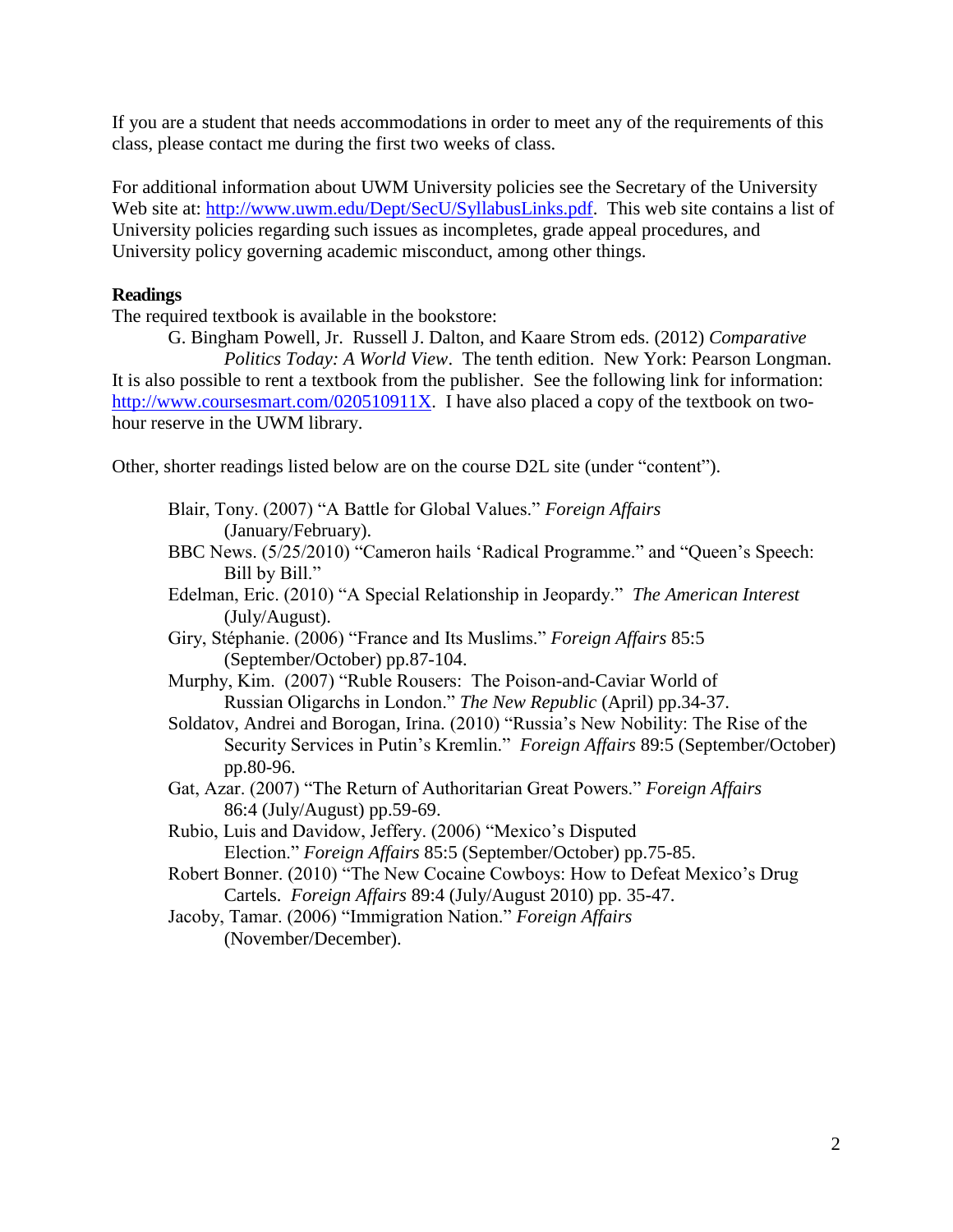# **Course Schedule:**

I. Introduction and Structural/Functional Theoretical Framework

Week 1 (1/21 & 1/23): Issues and Problems in Comparative Politics and Almond and Powell's Comparative Model of Political System, Process, and Policy.

Required reading: *Comparative Politics Today: A World View,* chapters, 1, 2, 3 and 4. Suggested reading: Fukuyama, Francis. (1989) "The End of History?" *The National Interest* (Summer) pp. 3-18. D2L.

Huntington, Sammuel P. (1993) "The Clash of Civilizations?" *Foreign Affairs*  (Summer) 72:3 pp. 22-49. D2L.

Week 2 (1/28 & 1/30): System, Process, and Policy continued.

Required reading: *Comparative Politics Today: A World View,* chapters 5, 6, and 7 (interest groups, interest aggregation and political parties, government and policymaking, and public policy).

# **II. Britain**

Weeks 3 and 4 (2/4, 2/6, 2/11, & 2/13): Britain

- Required reading: *Comparative Politics Today: A World View* (chapter 8), "Politics in England" by Richard Rose, pp. 150-195.
- Also required reading: Blair, Tony. (2007) "A Battle for Global Values." *Foreign Affairs* (January/February). D2L.
- Edelman, Eric. (2010) "A Special Relationship in Jeopardy." *The American Inte*rest (July/August). D2L.

Suggested reading: BBC News. (5/25/2010) "Cameron hails 'Radical Programme." And "Queen's Speech: Bill by Bill." D2L.

- 2/13 (Thursday): Participation discussion notes due at the beginning of class.
	- Recommended film: "The Queen." This film offers a depiction of Tony Blair's interaction with the Royal Family in the wake of Princess Diana's death. Helen Mirren won an Academy Award in 2006 for her portrayal of Queen Elizabeth. The film captures the British Monarchy as a tradition-bound institution. This film is on media reserve in the West Wing of the UWM Golda Meir West Library.
	- Also Recommended: "The King's Speech." This 2010 film depicts King George VI's effort to overcome a speech impediment and his rise to the throne after his brother (Edward VIII) abdicated. This film won four Academy Awards in 2010, including Best Picture, Best Director, Best Actor (Colin Firth), and Best Original Screenplay.

# **III. France**

Weeks 5 and 6 (2/18, 2/20, 2/25, & 2/27): France

- Required reading: *Comparative Politics Today: A World View* (chapter 9), "Politics in France" by Martin A. Schain, pp. 197-243.
	- Also required reading: Giry, Stéphanie. (2006) "France and Its Muslims." *Foreign Affairs*  (September/October) 85:5, pp. 87-104. D2L.

2/27 (Thursday): Participation discussion notes due at the beginning of class.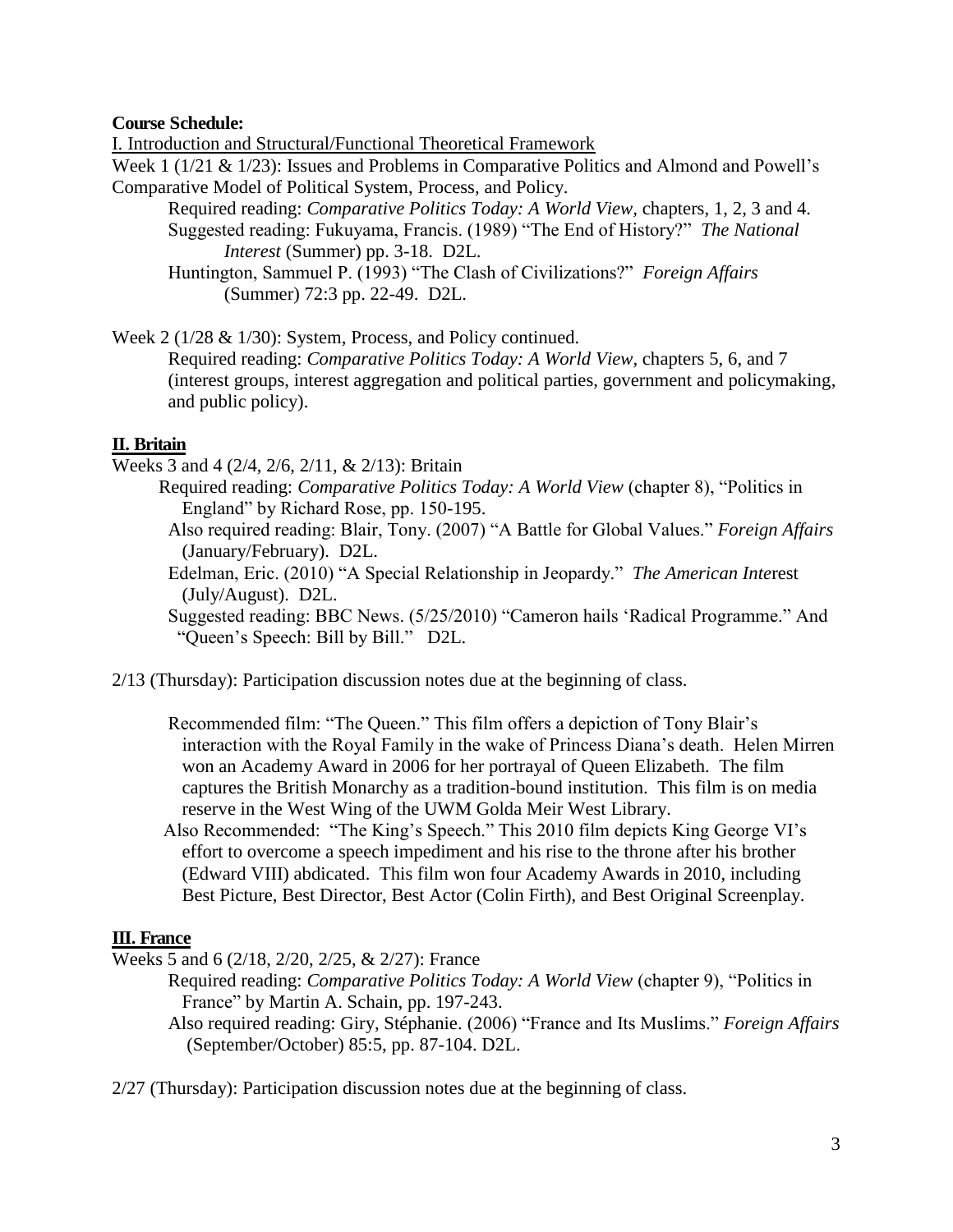Recommended film: "Charles De Gaulle, 1890-1970." This documentary offers some background on the first president of the French Fifth Republic, Charles de Gaulle. This film is on reserve in the West Wing of the UWM Golda Meir Library.

### **First Midterm: Tuesday, March 4, 2014.**

#### **IV. Russia**

Weeks 7, 8, and 9 (3/6, 3/11, 3/13, & 3/25): Russia

# **(March 16-23 UWM Spring Recess)**

Required reading: *Comparative Politics Today*: *A World View* (chapter 12), "Politics in Russia" by Thomas F. Remington, pp. 334-379.

Also required readings: Soldatov, Andrei and Borogan, Irina. (2010) "Russia's New Nobility: The Rise of the Security Services in Putin's Kremlin." *Foreign Affairs* 89:5 (September/October) pp.80-96. D2L.

Murphy, Kim. (2007) "Ruble Rousers: The Poison-and-Caviar World of Russian Oligarchs in London." *The New Republic* (April), pp. 34-37. D2L.

3/25 (Tuesday): Participation discussion notes due at the beginning of class.

 Recommended film: "Mikhail Gorbachev and the Fall of the Soviet Union." The film offers a summary of Gorbachev's rise within the Soviet Communist Party and discusses his role in the fall of the Soviet Union. The film is on media reserve in the West Wing of the UWM Golda Meir Library.

### **V. China**

Weeks 9, 10, and 11 (3/27, 4/1, 4/3, & 4/8): China

- Required reading: *Comparative Politics Today: A World View* (chapter 13), "Politics in China" by Melanie Manion, pp. 380-425.
- Also required: Gat, Azar. (2007) "The Return of Authoritarian Great Powers." *Foreign Affairs,* 86:4 (July/August) pp.59-69. D2L.

4/8 (Tuesday): Participation discussion notes due at the beginning of class.

 Recommended films: "China: Through Mao's Eye's. 1958-1969: *Not* a Dinner Party the Cultural Revolution." This 61-minute film is the third part of a four-part series based on Philip Short's book *Mao: A Life*. The film incorporates film and video footage from the Cultural Revolution that was kept secret for decades. The film also presents interviews with the last surviving members of Mao's inner circle.

 Also recommended: "To Live." The film chronicles one Chinese family's forty-year experience of political turmoil from the founding of the Chinese Communist state, the Great Leap Forward, the Cultural Revolution, and the early years of capitalist market reform. This film is on media reserve in the West Wing of the UWM Golda Meier Library.

### **Second Midterm**: **Thursday, April 10, 2014.**